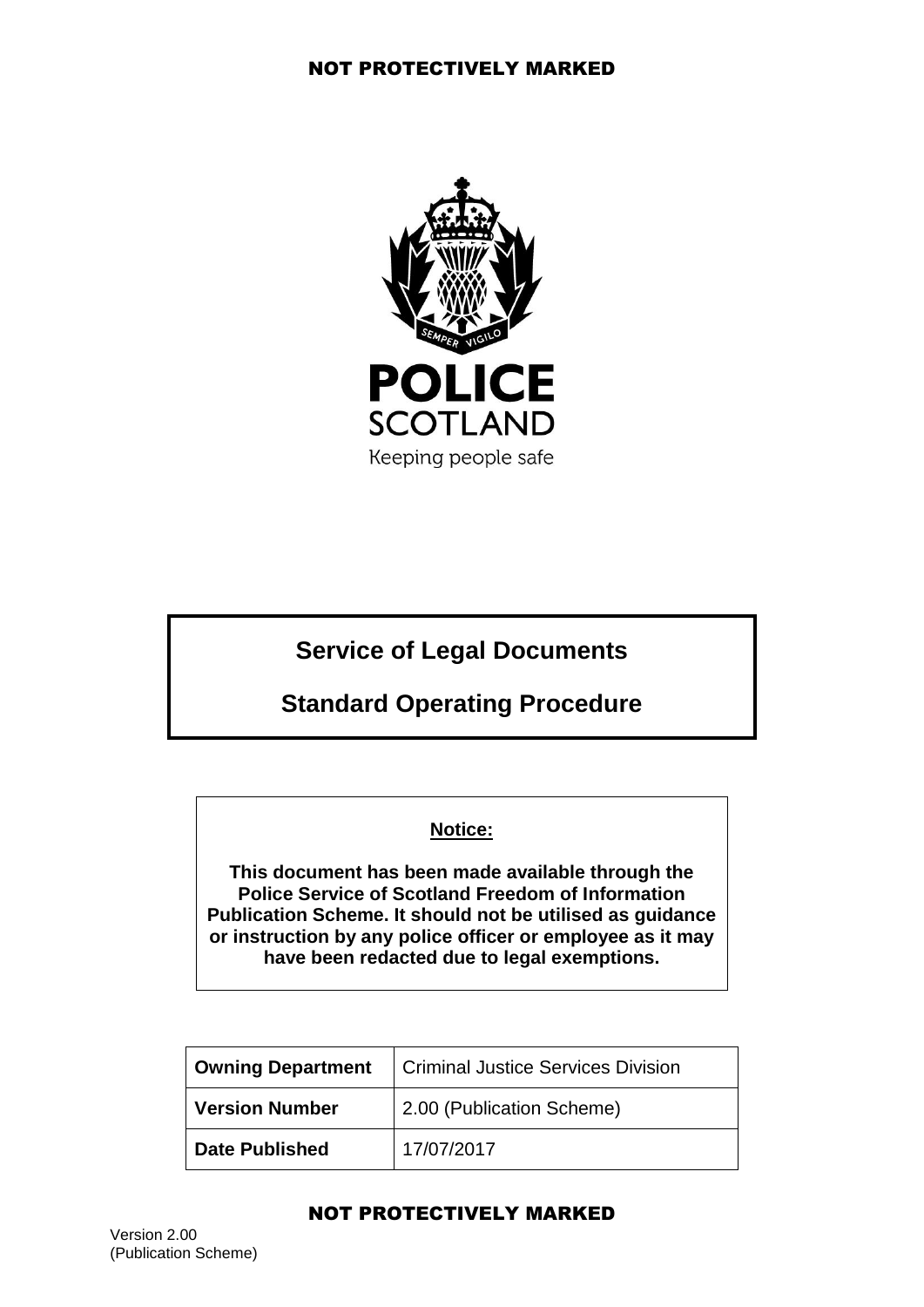# **Compliance Record**

| <b>Equality Impact Assessment: Date Completed / Reviewed:</b> | 13/05/2015 |
|---------------------------------------------------------------|------------|
| <b>Information Management Compliant:</b>                      | Yes        |
| <b>Health and Safety Compliant:</b>                           | Yes        |
| <b>Publication Scheme Compliant:</b>                          | Yes        |

# **Version Control Table**

| <b>Version</b> | <b>History of Amendments</b>                                                                                                                                                         | <b>Approval Date</b> |
|----------------|--------------------------------------------------------------------------------------------------------------------------------------------------------------------------------------|----------------------|
| 1.00           | Initial Approved Version                                                                                                                                                             | 27/06/2016           |
| 2.00           | Under the direction of DCC Johnny Gywnne the<br>amendments noted in this SOP are in relation to<br>grammatical changes only from the wording 'police<br>office' to 'police station'. | 17/07/2017           |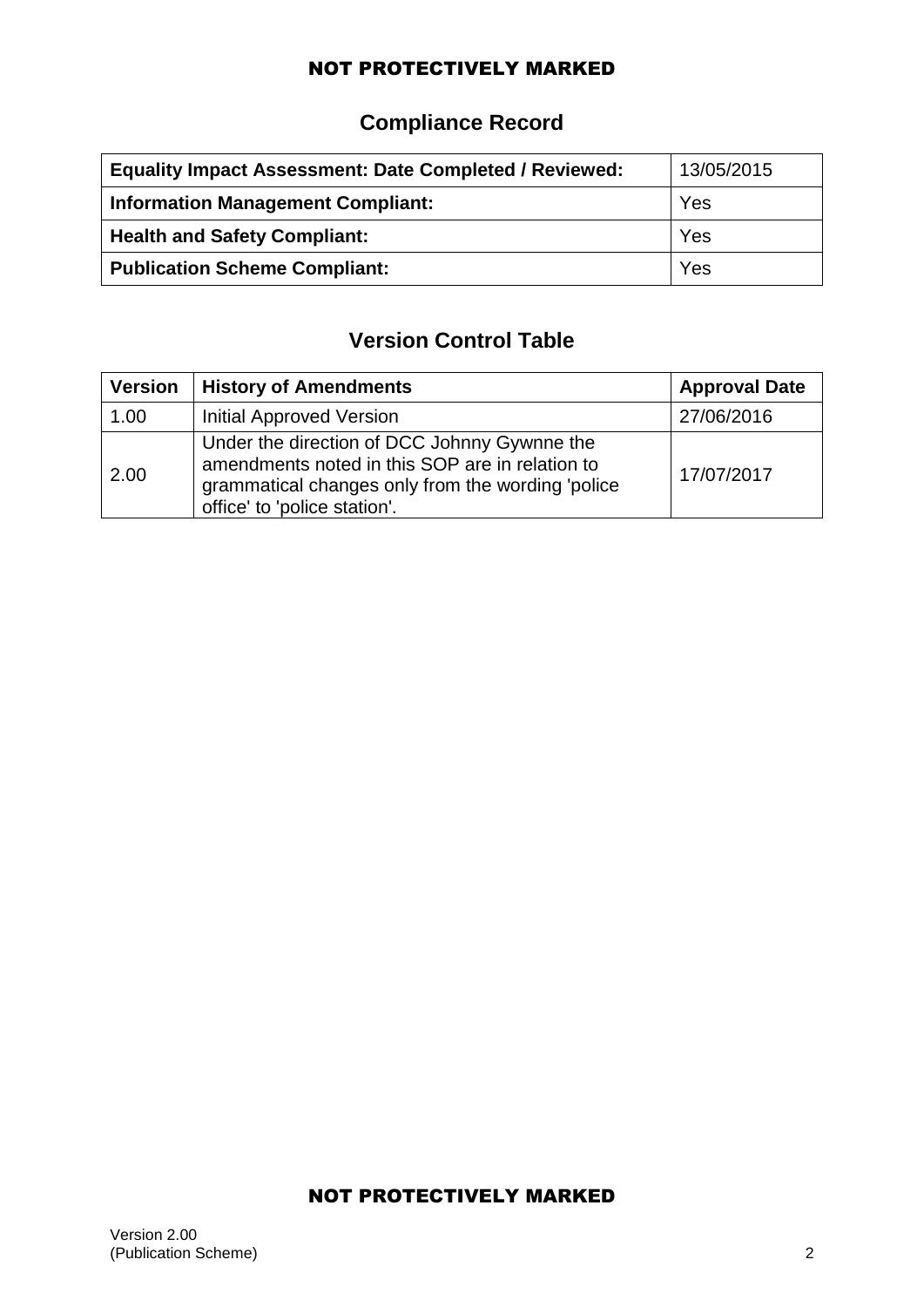# **Contents**

- 1. Purpose
- 2. Lord Advocate's Guidelines on the Citation of Witnesses
- 3. Crown Office guidance to police on the personal service of witness citations
- 4. How to serve a witness citation (Solemn and Summary Court)
- 5. Completion and return of the Execution of Service citation served
- 6. Completion and return of the Execution of Service citation un-served
- 7. Solemn Court citations (High Court and Sheriff and Jury Court)
- 8. Copy complaints Summary Court
- 9. Continued without Plea Letters (CWP) Summary Court
- 10. Petitions and Indictments Solemn Court
- 11. Section 76 Procedure Solemn Court
- 12. Countermand and Re-Cite– Solemn and Summary Court
- 13. Other legal documents for police service
- 14. Sufficient enquiry
- 15. Enquiry tools to serve legal documents
- 16. Non-service enquiry reporting to COPFS
- 17. Service of legal documents to HM Prisons and Young Offender Institutions
- 18. Service of legal documents issued by Courts out with Scotland
- 19. Legal Documents Database
- 20. Roles and Responsibilities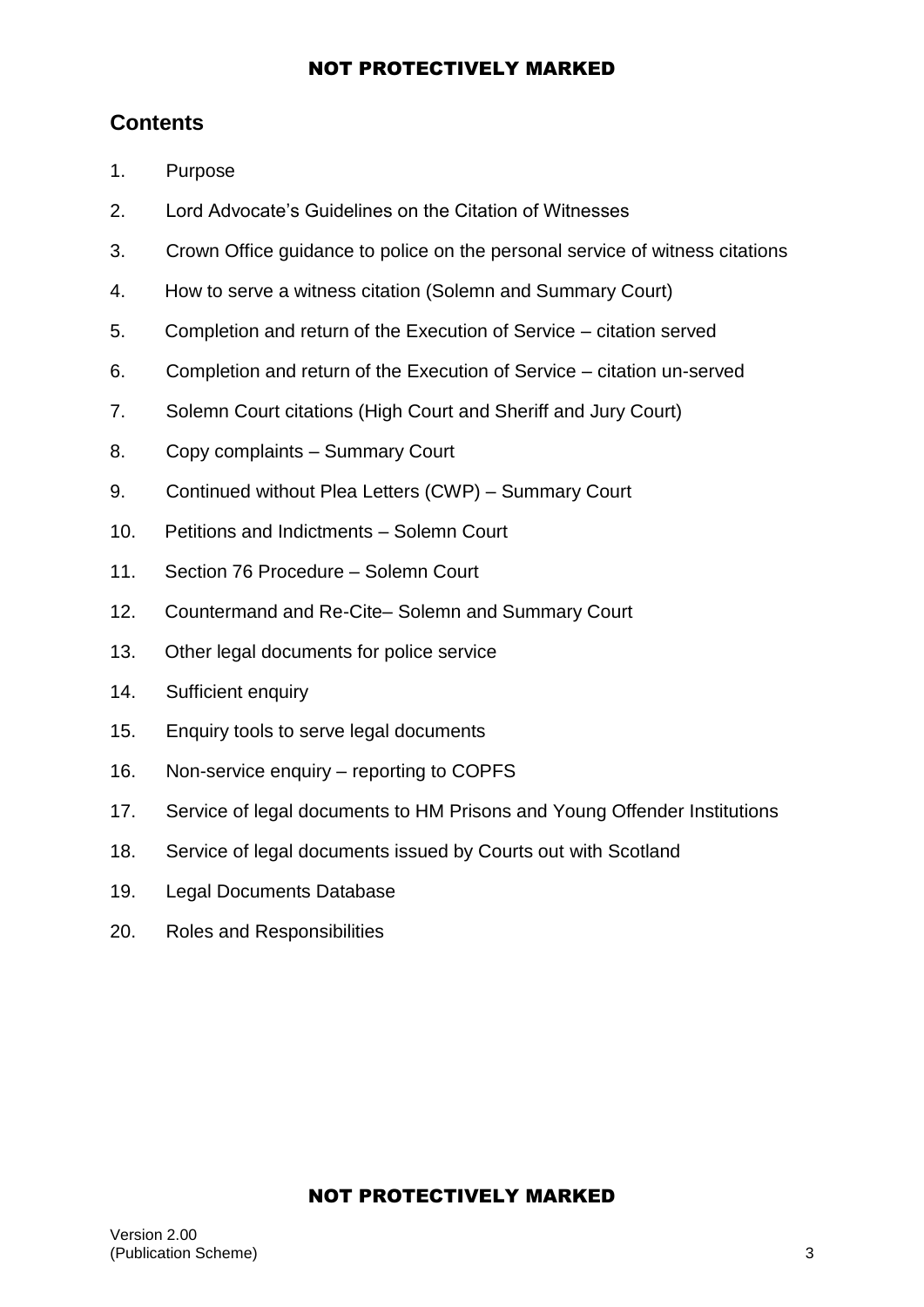# **Appendices**

|                | Appendix 'A' List of Associated Legislation   |
|----------------|-----------------------------------------------|
| ' Appendix 'B' | <b>List of Associated Reference Documents</b> |
|                | Appendix 'C'   'E' and 'J' Divisions          |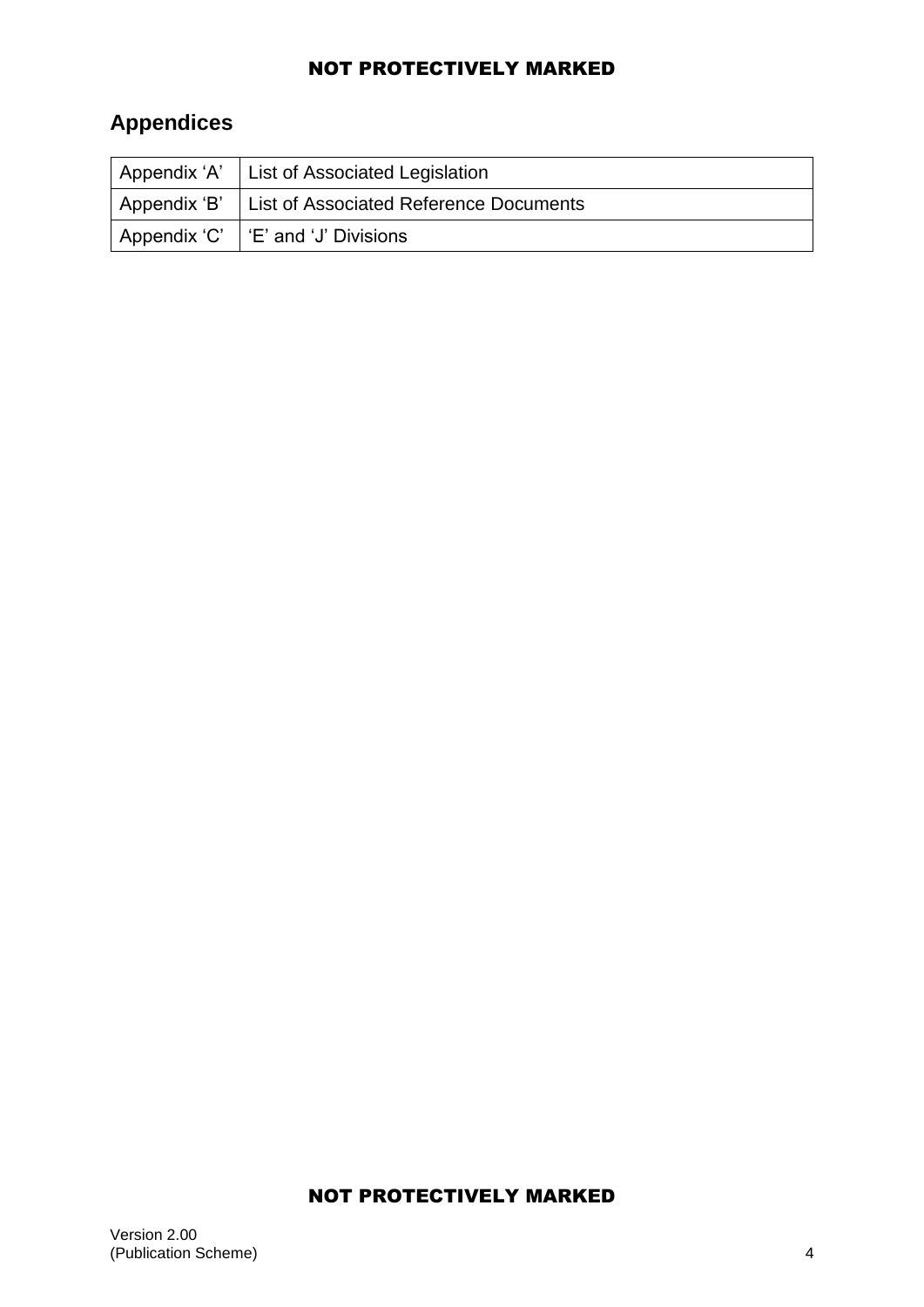## **1. Purpose**

- 1.1 In support of victims of crime and the delivery of swift justice, the Police Service of Scotland (hereafter referred to as Police Scotland) is charged under Section 20 of the Police and Fire Reform (Scotland) Act 2012 to serve citations and other legal documents in relation to criminal proceedings.
- 1.2 The legal documents issued by the Crown Office and Procurator Fiscal Service (COPFS) for personal service by the Police, include witness citations, countermands and re-cites, Petitions, Indictments, Copy Complaints and Notices relating to legal procedures. Some documents can only be served personally on the named person; but the vast majority are issued to the Police because COPFS are unable to serve them by other means.
- 1.3 There are constraints on how these documents can be served and the timescales available. Lord Advocate's Guidelines exist to shape document service by the police.
- 1.4 Most legal documents include instructions, or covering letters, indicating the method(s) of competent service, and the date of the trial. Documents may have a range of other forms enclosed with them, some of which are served, some of which are retained and returned to the office of issue. This SOP provides greater detail about the nature of the documents and the procedures for the proper Execution of Service.
- 1.5 Legal documents are critical to the court process and their importance cannot be over-stated. **All** Police officers and staff (those authorised to serve legal documents) **must** understand and undertake their responsibilities in document service. Robust management by all supervisors is expected in support of this requirement.
- 1.6 Should an officer be allocated documentation that relates to anyone in their private or personal life, this must be disclosed to their line manager, so that the work can be re-allocated. This will prevent conflict and allegations against the originally allocated officer or staff member.
- 1.7 The repeat calling of cases to trial and the re-issue of legal documents ("churn") can be reduced by successfully serving documents. Sufficient, unsuccessful enquiry, and early return to COPFS allows consideration of how, or if, to proceed with the case. Officers must make every effort, at every stage of the reporting process, to reduce demand.
- 1.8 Police officers and staff should, in all cases, deal with each recipient on an individual basis, taking cognisance of any vulnerability or other issue, such as making appropriate arrangements to facilitate effective communication. Officers and staff should make themselves aware of the Interpreting and Translating Services SOP, Victim Support SOP and Appropriate Adults SOP.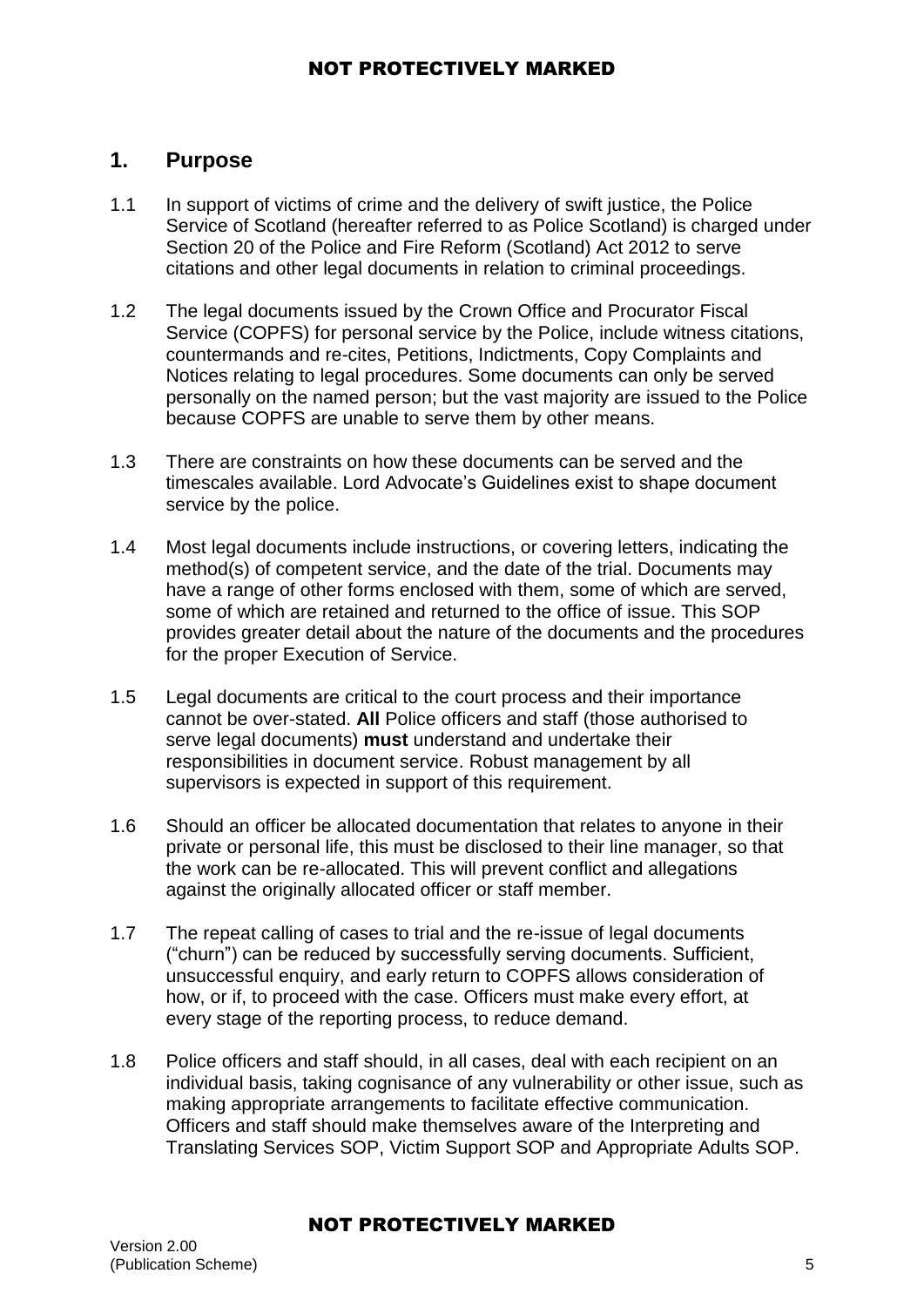#### **Information has been removed due to its content being exempt in terms of the Freedom of Information (Scotland) Act 2002, Section 30 Prejudice to Effective Conduct of Public Affairs**

1.9 The processes for the citation of Police officers and staff are available within the Citations (Police Officers and Staff) SOP.

# **2. Lord Advocate's Guidelines on the Citation of Witnesses**

- 2.1 The Lord Advocate issued guidelines on witness citation to all legacy force Chief Constables. These guidelines are the standing guidance and expectation of COPFS **for all legal documents** and are available here with the key points summarised below.
- 2.2 It is important that witnesses cited for a trial actually attend; and that citation is achieved early, so that action can be taken to reduce unnecessary attendance. The citation should be served on the named person, but it can be served on another person in the household or workplace. Under **no** circumstance should a witness citation be put through a letterbox or otherwise simply left at an address.
- 2.3 Wherever possible, COPFS will issue documents to the police as early as possible. Often, documents are issued with very little time to serve.
- 2.4 Where a document is not served, COPFS should be informed immediately and instruction sought on how, or if, to proceed with further enquiries.
- 2.5 Where instructions are received from COPFS to countermand witnesses, **immediate steps** should be taken to achieve this. It is important that the unnecessary attendance of witnesses at court is avoided.

## **3. Crown Office Guidance to Police on the Personal Service of Witness Citations**

- 3.1 A Witness Citation is an official notification to the named person when and where they must attend court. If the citation is for personal service only (that is to the named witness only) the citation will normally have a "C/O Police Scotland" address. If there is no such entry nor other information indicating it should be personal service only, all service methods listed on the Execution of Service are competent.
- 3.2 Witness citations for personal service by the Police, for **JP**, **Sheriff** and **Sheriff and Jury Court** cases across Scotland, are printed at the COPFS, National Print Unit (NPU) in Glasgow. High Court witness citations are, and occasionally late citations for lower courts can be, issued from the COPFS office managing the case.
- 3.3 Each court procedure has colour-coded documents: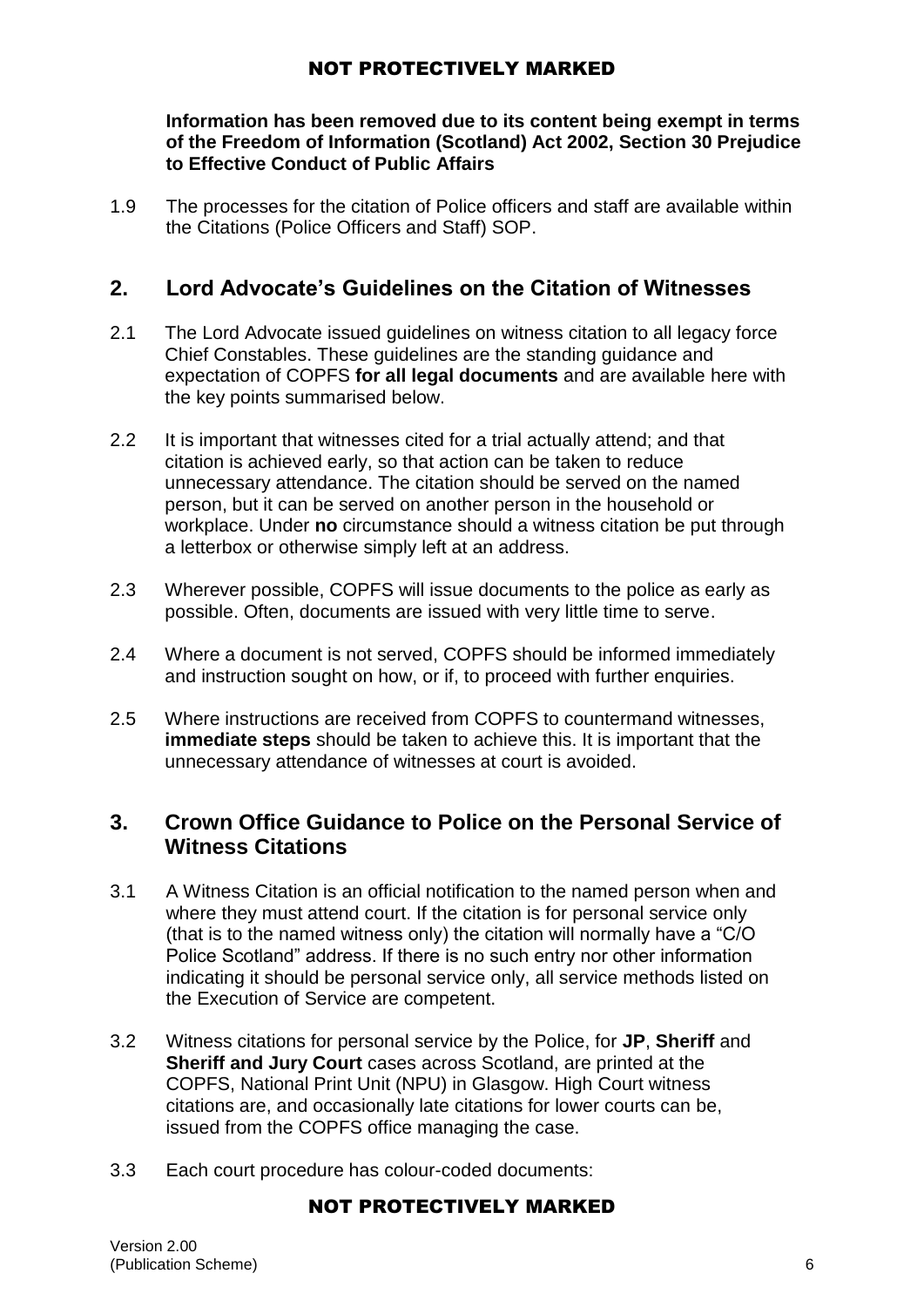- Grey/green document Summary Court JP or Sheriff;
- Orange document Solemn Court Sheriff and Jury;
- Purple document Solemn Court High Court.

There is no other means of prioritising court documents, other than the hierarchy of court procedure. Solemn court documents should be prioritised over Summary court documents.

- 3.4 COPFS NPU receives citation requests each day from across Scotland. Each citation pack contains information specific to the witness, the case and the court in which the trial is to take place. Citations for personal service by the police, are sent by post to the relevant police station for initial administration.
- 3.5 The Civilian Witness Citation pack includes:
	- The Witness Citation.
	- The Execution of Service
	- A covering letter addressed to the witness.
	- A 'Going to Court' and/or 'Being a Witness' leaflet.
	- A translation sheet.
	- For child witnesses, a covering letter is addressed to the parent/guardian with an information document.
- 3.6 Citations, and other legal documents, will be sent by COPFS to police stations in large single envelopes. Once the envelope is opened, each document has the witness/accused name, address, PF case reference number, return date, court and trial date clearly visible. There will be occasions when a document for an accused is for service on the defence agent and their details will be provided.
- 3.7 Any citation or other legal document that is served on a  $3<sup>rd</sup>$  party, at home or at work, **must** be left securely for the named person, with their name clearly visible.
- 3.8 Occasionally, witness citations will come directly from the local COPFS office. The instructions on completion are the same. Officers should check with the office of issue to where the Execution of Service, or the un-served citation, should be returned.

## **4. How to serve a Witness Citation**

4.1 The last day on which a witness citation can be served is the day of the trial and efforts to trace and serve the citation should continue until that date if required.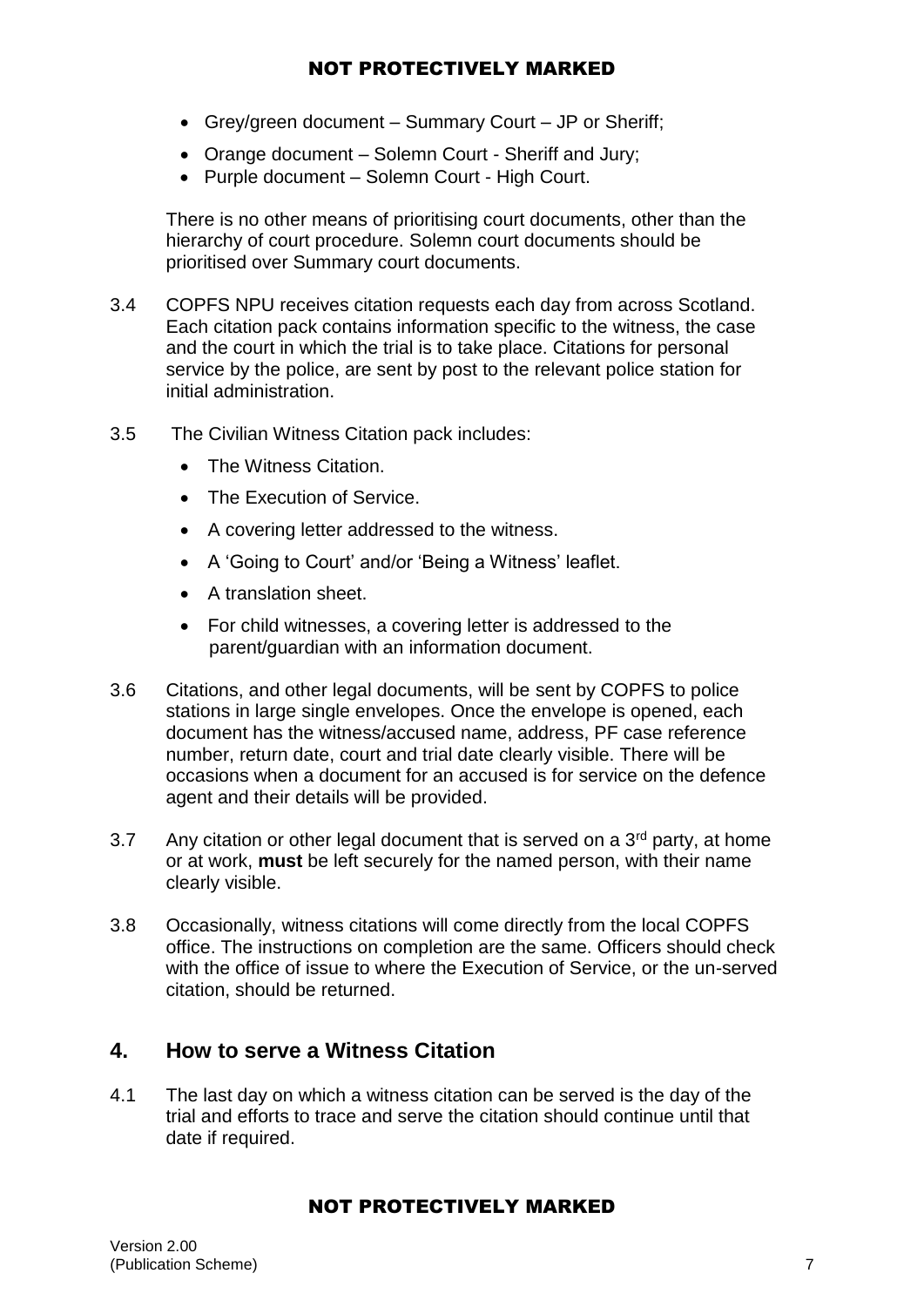- 4.2 The Legal Documents Database, on which all legal documents for personal service by the Police are administered, generates a "Report by" date. This date is the date officers, staff and supervisors **must** work to.
- 4.3 There will be occasions when there are very short periods of time between the police receiving the document and the "Report by" date. Appropriate priority must be given to serve these documents, or to provide an update to COPFS, as quickly as possible.
- 4.4 The police "Report by" date is based on the requirement for COPFS to declare at Summary Court Intermediate Diet (held either 2 or 4 weeks before the trial date) that all of their witnesses have been cited **and** are available to attend.
- 4.5 In High Court and Sheriff and Jury Court (Solemn Procedure) the Preliminary or 1<sup>st</sup> Diet is held around 4 weeks before the trial sitting. COPFS will issue witness citations with the required Police "Report by" date printed at the top – allocated officers **must** serve the citation or provide an update to COPFS by that date.
- 4.6 The "Report by" date will be used to evaluate demand and performance and should be the basis for supervisors when considering the urgency of document service.
- 4.7 When the witness has been traced, officers/staff should:
	- Detach, complete and **retain** the Execution of Service.
	- Complete the Witness Citation using a **Black Pen** and in BLOCK CAPITALS so that it can be easily read by computer scanner. Do **not** write or mark the Execution of Service other than in the printed sections, as this can be misinterpreted during scanning.
	- **Execute** (hand over) the Witness Citation, covering letter(s), 'Going to Court' and/or 'Being a Witness' booklet.
	- The citation **can** be left with a 3rd party (a resident or work colleague). Their full details **must** be included on the Execution of Service. The citation must be left securely with the witness's name clearly visible – see point 3.7 above. Officers must be satisfied that the citation will reach the named individual. If there is any doubt, it must be served on the named witness. High Court citations or those for a vulnerable witness can only be served on the named witness – see paragraph 7 below.

## **5. Completion and Return of the Execution of Service – Citation Served**

5.1 When the Witness Citation has been served, the Execution of Service **must** be completed by the officer/staff member serving the citation, as follows: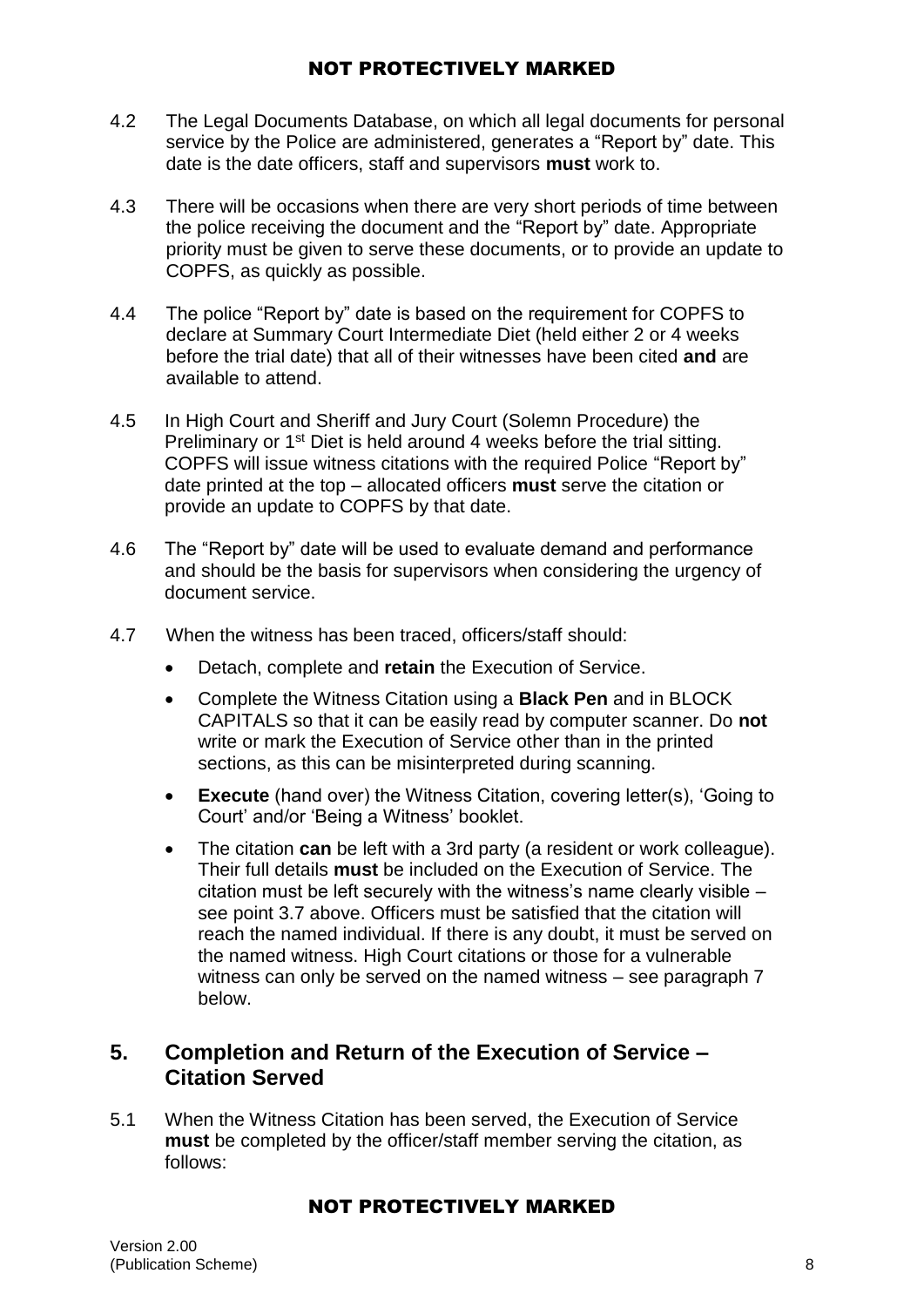- **Section A tick the box** to show the citation has been served.
- **Section B print** own name and shoulder number.
	- **print** the date the citation was served.
	- **tick** the relevant box (a) **or** (b) and complete to show the method of service.
	- **sign** and date
- **Section C** is to be used for enquiry information, such as a change of address or unsuccessful enquiries (if not recorded and reported in another way).
- **Return** the Execution of Service, and evidence of updated information (if not recorded in Section C) to COPFS in an envelope addressed to

#### **Information has been removed due to its content being exempt in terms of the Freedom of Information (Scotland) Act 2002, Section 30 Prejudice to Effective Conduct of Public Affairs**

- 5.2 In order to update their systems at the earliest opportunity, all Executions of Service must be returned to COPFS National Print Unit, or to the office of issue if indicated, as quickly as possible.
- 5.3 Where possible, officers/staff serving citations should return the Executions of Service directly from their home station. Arrangements to return documentation to a divisional administrative unit are allowed. A single envelope containing multiple Executions of Service can be sent.

# **6. Completion and Return of the Execution of Service – Citation Un-Served**

- 6.1 Where the witness cannot be traced and/or the citation has not been served, officers must report this to COPFS by the "Report by" date. Late issue of citations for an imminent trial should receive appropriate priority and COPFS must be notified by telephone/email of non-service as soon as possible.
- 6.2 If instructed to do so by COPFS, or enquiries have been exhausted without success, officers must complete the Execution of Service as follows:
	- **Section A tick the box** to show the citation has **not** been served;
	- **Include evidence of enquiry,** either in Box C or by other current methods;
	- **Return** the un-served witness Execution of Service **only, and** the evidence of enquiry directly to COPFS at

**Information has been removed due to its content being exempt in terms of the Freedom of Information (Scotland) Act 2002, Section 30 Prejudice to Effective Conduct of Public Affairs**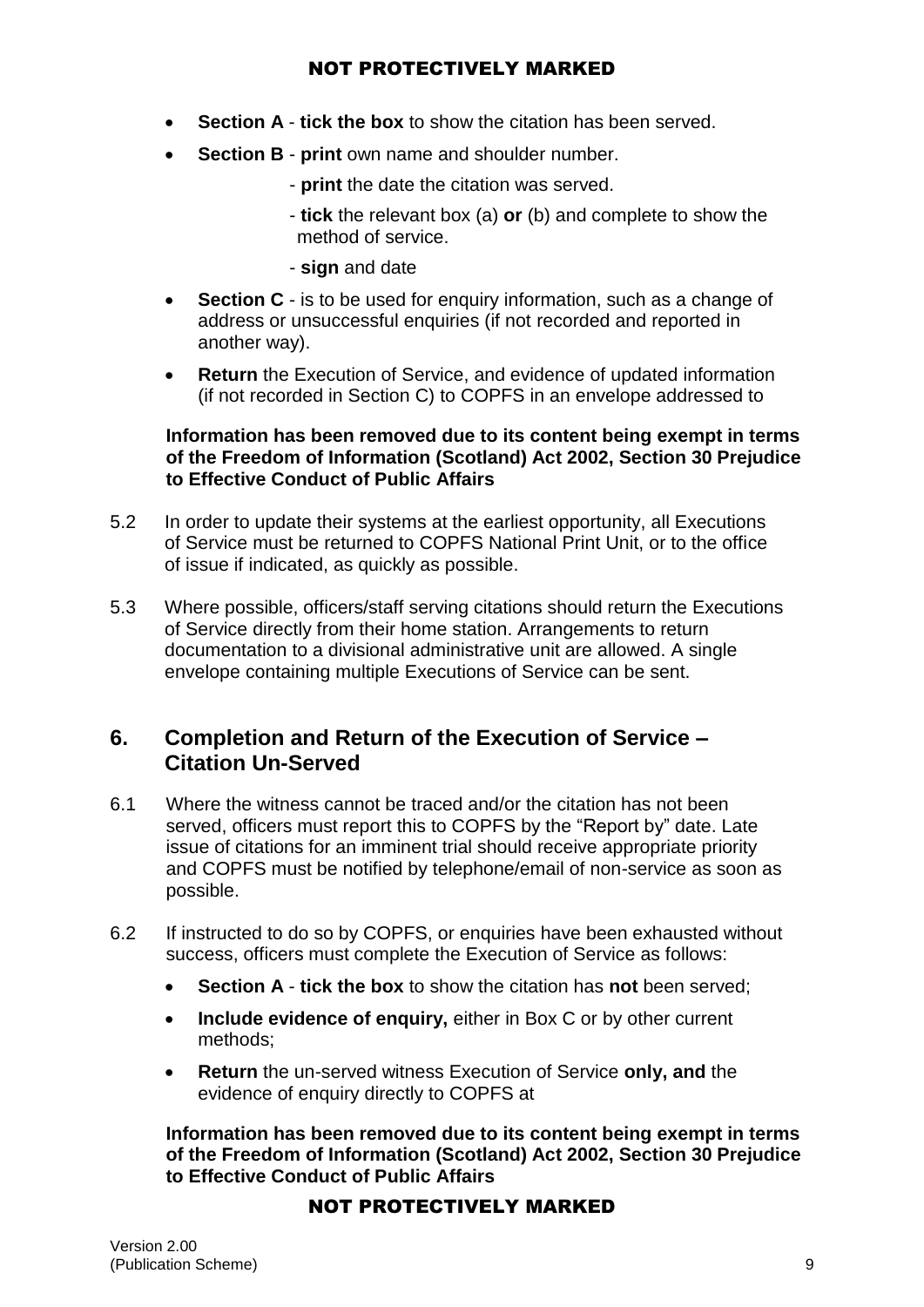- 6.3 In order to update their systems at the earliest opportunity, all Executions of Service must be returned directly to COPFS National Print Unit, or to the office of issue (if so indicated) on the day enquiries stop. A single envelope containing multiple Executions of Service can be sent.
- 6.4 COPFS have to consider how, or if, to proceed with the case. This may include seeking an apprehension warrant, therefore the recording and submission of enquiry to trace a named person becomes evidentially essential (Section 156 Criminal Procedure (Scotland) Act 1995). It is noteworthy that "Present whereabouts unknown" does not satisfy the test of being "deliberately obstructive", whereas being cited to attend and failing to do so, does.

# **7. Solemn Court Citations (High Court and Sheriff and Jury Court)**

- 7.1 Maximum efforts must be made to serve Solemn Court citations, as these relate to the most serious criminal cases. The "Report by" date on the citation (set by COPFS) is the Police "Report by" date.
- 7.2 High Court witness citations issued to the Police **can only** be served on the named witness personally. They cannot be left with a  $3<sup>rd</sup>$  party, unless it is for a child witness, who can be cited by serving the document on their parent/guardian; or it is for a professional witness e.g. Doctor, Vet, Solicitor etc, which can be served on a secretary or receptionist.
- 7.3 Sheriff and Jury Court citations should be served on the named witness, however, can be served on a named 3<sup>rd</sup> party at home or the place of business. Officers must satisfy themselves that the witness will actually receive the citation. If there is any doubt, the citation must be served personally on the named witness.
- 7.4 Officers must continue attempts to serve the citation **until the day of the trial,** if necessary. Officers/staff must update COPFS **by the "Report by" date** that a citation remains unserved; and they should seek confirmation from COPFS to continue efforts to serve it. It is **crucial** that this communication takes place to allow COPFS to consider how to proceed, as there are provisions for Solemn Court witness apprehension warrants to be pursued (Section 11 Criminal Procedure (Amendment) (Scotland) Act 2004).

# **8. Copy Complaints – Summary Court**

8.1 Copy Complaints, also called a 'Summons' or "Summary Complaint", are multi-page documents, issued by COPFS for Justice of the Peace (JP) and Sheriff Summary cases. The relevant sections for the accused person are often stapled together and officers/staff must be alert to the "Execution of Service of Complaint" being attached to this bundle.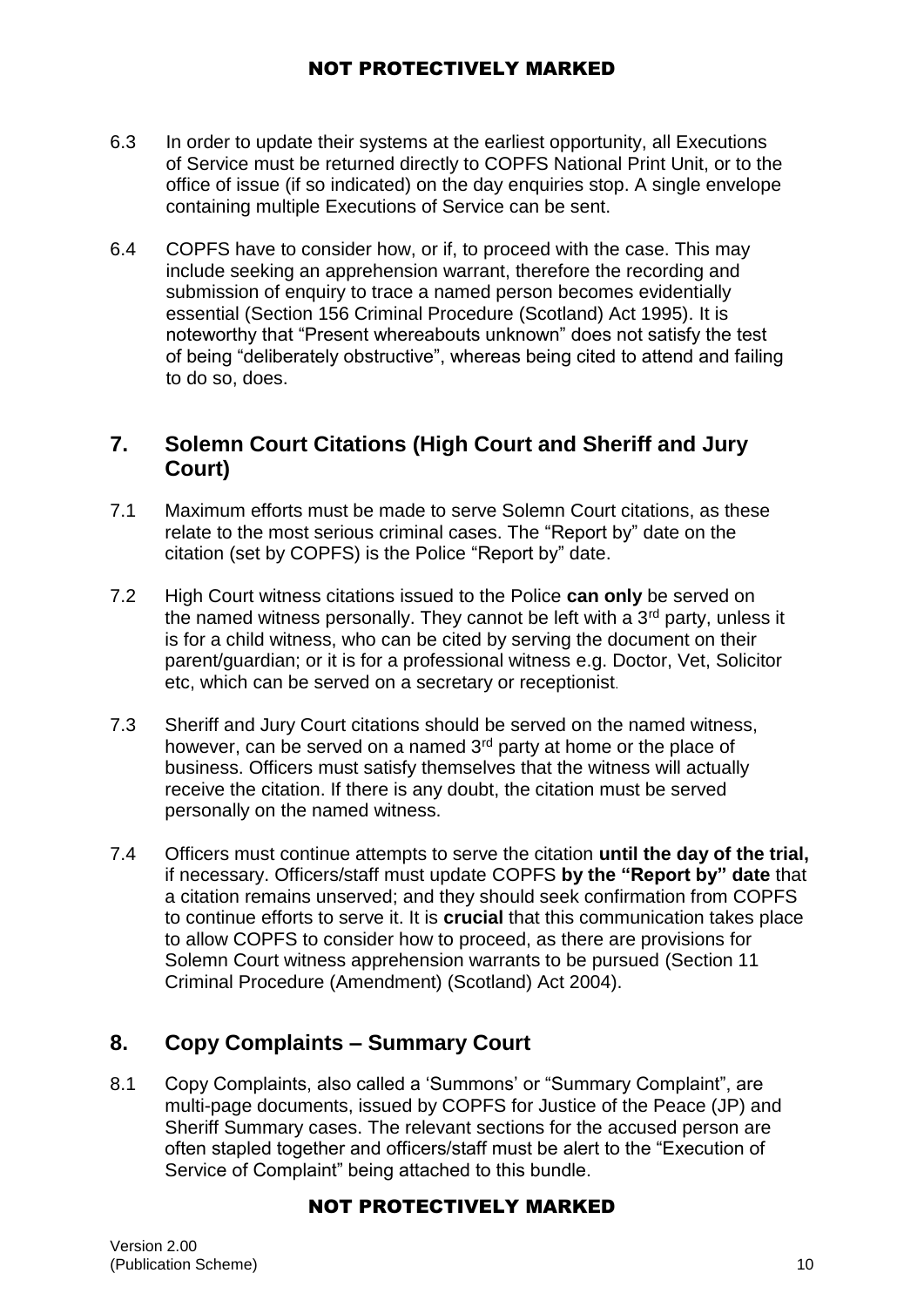- 8.2 The pack includes a number of forms, a summary of the evidence in the case and may include a copy of any previous convictions (Section 69 Notice), which must be served on the accused at the same time.
- 8.3 Prior to serving the document, officers/staff must check that all the documents refer to the same individual. Any anomalies must be reported immediately to COPFS. It is common for Copy Complaints to be sent without a covering letter. These should be dealt with in the same manner.
- 8.4 The officer/staff serving the Copy Complaint must complete the 'Execution of Service of Complaint' and the document should be handed to:
	- The named person:
	- A resident of the address; or
	- An employee at the place of work
	- If the document is served on a 3rd party, at home or work, it must be left securely with the name of the accused person clearly visible.
	- If an accused person elects to uplift the Copy Complaint from a police station, it **must** be served personally on the accused.
	- The officer/staff serving the document **must** :
		- o Complete the Execution of Service of Complaint with their own details; and
		- o Sign where indicated; and
		- o Tick the box of the method of service.
	- The Execution of Service of Complaint must then be sent **that day** to the COPFS office indicated on the document.
- 8.5 Officers must continue efforts to serve the Copy Complaint until 2 working days prior to the trial date (this is a legal requirement), unless directed otherwise by COPFS. If the trial is imminent, officers must update COPFS as soon as possible if the Copy Complaint remains un-served. On occasion, COPFS will put specific instructions on the Copy Complaint or envelope, which officers must follow.

# **9. Continued without Plea letters (CWP) – Summary Court**

- 9.1 These letters are issued by COPFS for JP and Sheriff Court cases. They are issued when there has been no response by the accused to a Copy Complaint; or a plea of "Not Guilty" has been tendered and the accused is required to attend court in person.
- 9.2 The letter indicates that failure to attend court on the date specified, may result in an arrest warrant being granted. Therefore, it is essential that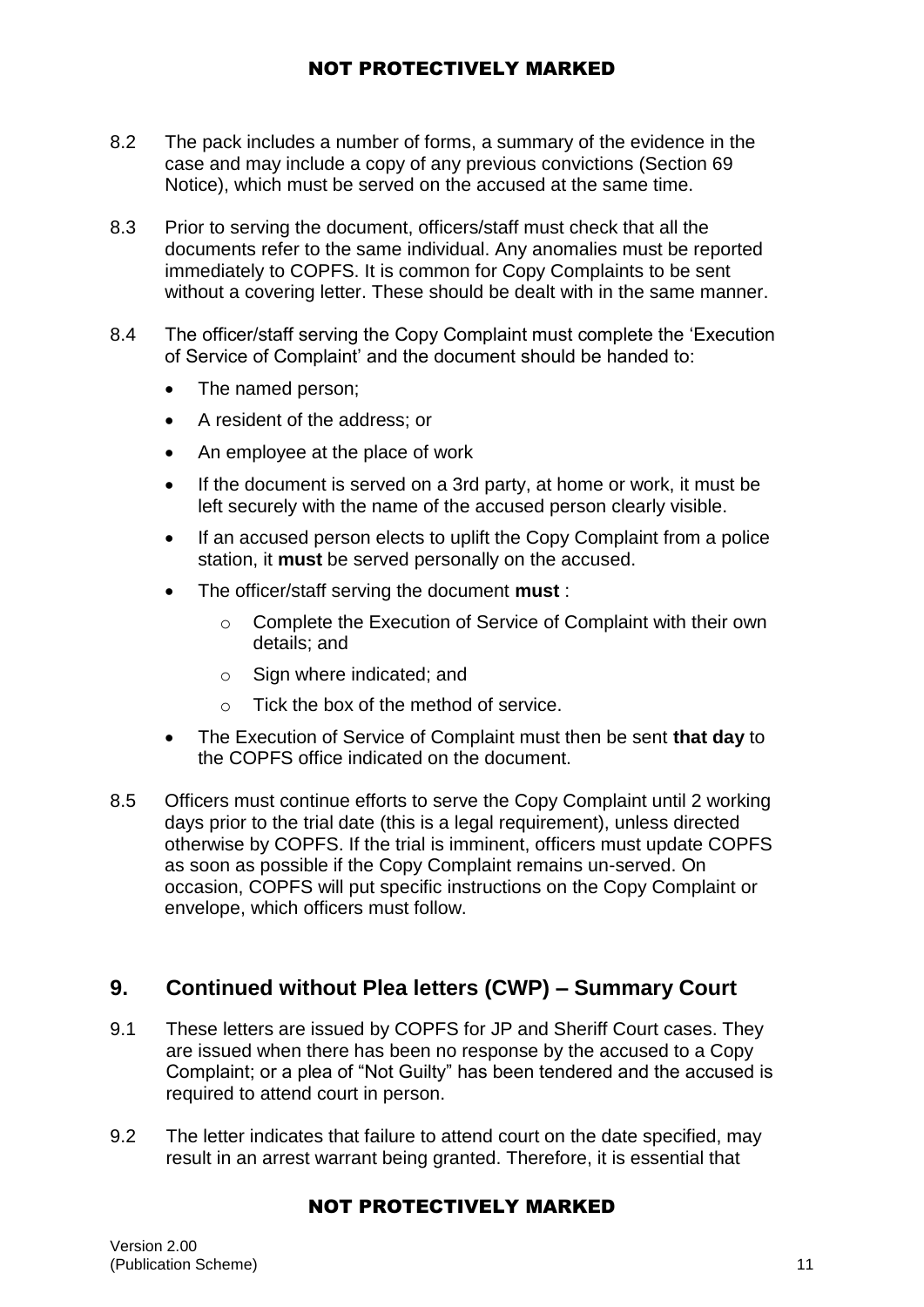service of the document can be demonstrated. The methods of service available are the same as for Copy Complaints.

- 9.3 Officers/Staff serving the document **must complete**:
	- The Execution of Service section with **their name**; and
	- The **date of service**; and
	- The **name of the accused** or the 3<sup>rd</sup> party receiving the document;
	- **Sign** the document; and
	- **Return** it that day to the COPFS office of issue.
- 9.4 Officers must continue to make efforts to serve a CWP letter until 2 working days prior to the Trial date. Officers/staff should update COPFS as soon as possible if the letter remains un-served, and seek confirmation from COPFS to continue efforts to serve it.

## **10. Petitions and Indictments – Solemn Court**

- 10.1 In the most serious criminal cases, the Crown may begin court proceedings on Petition before deciding whether to prosecute the case on Indictment (Solemn Court) or by Summary Complaint (Summary Court).
- 10.2 The Petition/Indictment is the document that specifies the particular details of the charge(s) and case against an accused person; and the court in which the case is to be heard. The pack includes documents associated with the case (e.g. Section 67 Notices (witnesses) and Section 69 Notices (previous convictions) and other evidential material.)
- 10.3 Petitions/Indictments are issued to the police to serve (if other service methods have failed) and are usually for **service that day** and must **always** be treated as urgent enquiries. A covering letter in the pack will indicate the serve by date and it is noteworthy that a Petition/Indictment **cannot** be returned to COPFS un-served.
- 10.4 If the individual named on the Petition/Indictment cannot be traced and served personally, other options are competent and available. In these circumstances and with specific COPFS instruction, which may be stated in a covering letter or on the document itself, the following methods of service are possible:
	- Post through the letter box of the address on the document; or
	- Serve on a resident of the address on the document; or
	- Attach the Petition/Indictment to the front door of the address on the document.
- 10.5 The "Execution of Service of Indictment and of Citation of Accused" **must**  be: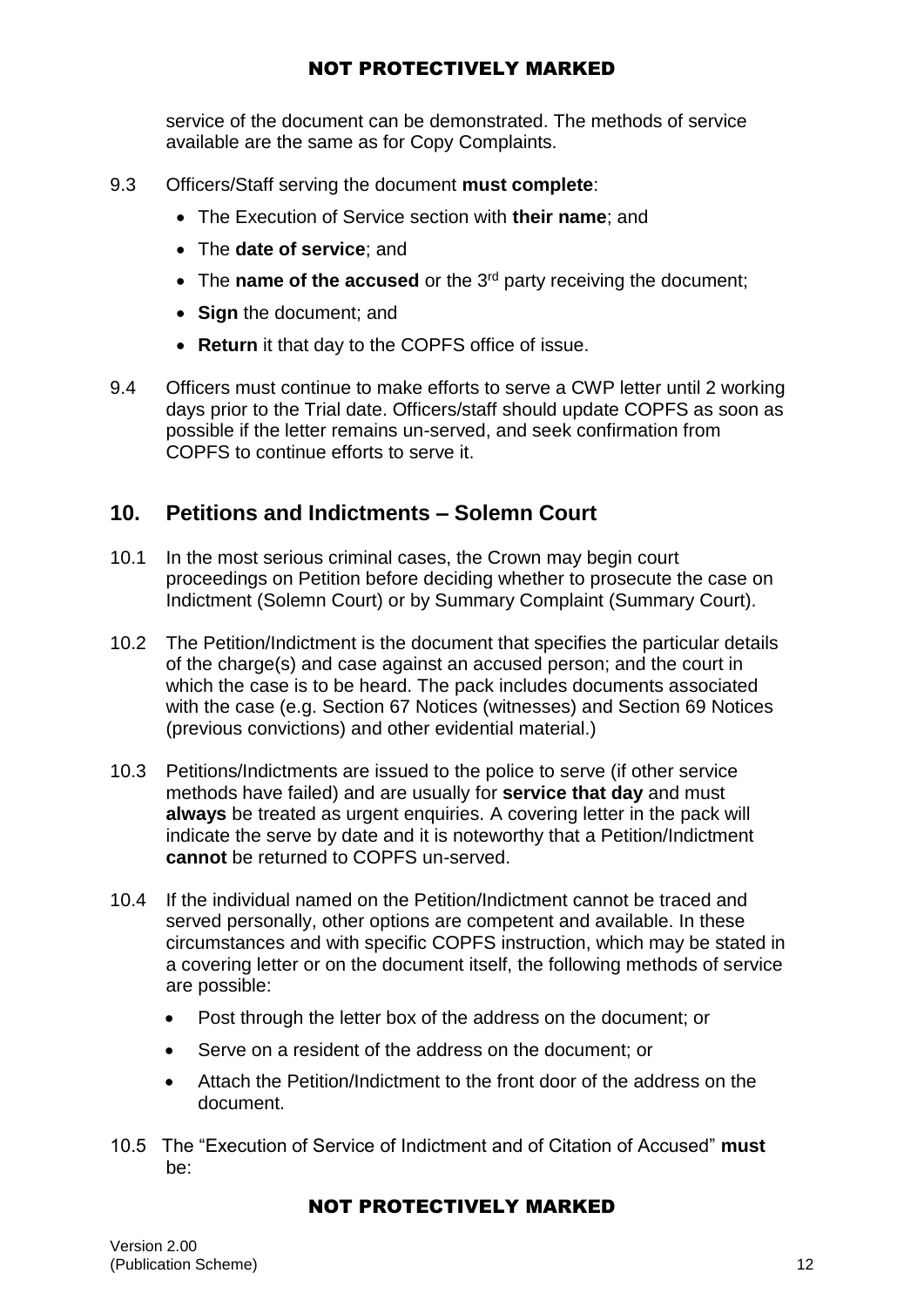- **Completed** by the officer serving the document; and
- **•** Served personally; and
- **Corroborated**.
- **Returned** immediately to the COPFS office of issue, unless instructed otherwise, along with the Execution of Service of any Notice(s).

# **11. Section 76 Procedure – Solemn Court**

- 11.1 Section 76 of the Criminal Procedure (Scotland) 1995 Act provides an opportunity for the accused to plead guilty, in full or in part, to the charges on the Petition or Indictment.
- 11.2 If the Crown accepts the plea, they will indict the case to a Section 76 hearing before a Sheriff. At this hearing, the accused confirms the plea and the sheriff deals with the case in terms of sentencing. The procedure can account for as much as 20% of Solemn cases, and reduces both the number of cases proceeding to trial, and the associated documentation.
- 11.3 Section 76(1) of the Act provides for a period of **not less than 4 clear days** notice of the hearing, which can add urgency to the service of these documents. The Crown may also raise a Section 76 indictment in the High Court, if appropriate.

## **12. Countermand and Re-Cite – Solemn and Summary Court**

- 12.1 A countermand is an instruction from COPFS that a witness is no longer required to give evidence in the case for which they were cited. A re-cite is an instruction that a witness should not attend on the date they were originally cited, but should attend on the new date provided. COPFS will usually make efforts themselves to contact witnesses. If those efforts do not succeed or there is insufficient time, police support will be required.
- 12.2 Countermands and re-cites that come to the Police to deliver are urgent and usually relate to attendance at court within the next 5 court days – i.e. COPFS have been unable to contact the witness themselves. A countermand or re-cite can be verbal or written from the police.
- 12.3 The Lord Advocate's Guidelines state with absolute clarity for the police: "Where instructions are received from Procurators Fiscal to countermand witnesses for a trial, immediate steps should be taken to secure compliance. It is of importance that the unnecessary attendance of witnesses at court is avoided."
- 12.4 In Summary cases, it is likely that the instruction will **not** have a new date. If the case has been adjourned, the witness should be informed that they may receive a further citation in due course. If the case has resolved, or the witness is no longer required, the witness will not be contacted again.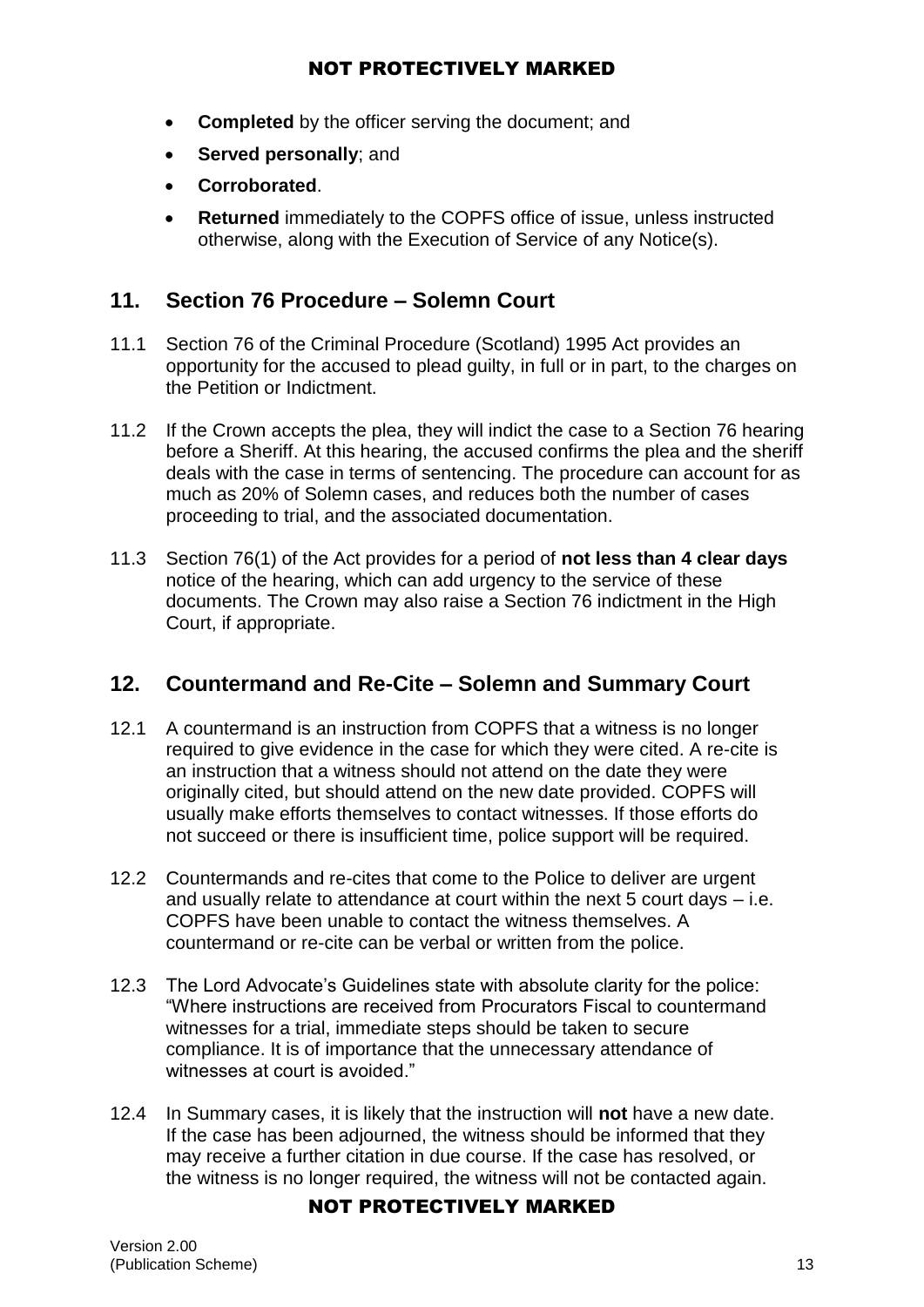- 12.5 In Solemn cases (High Court and Sheriff and Jury Court) the countermand or re-cite is likely to be with very little notice. Officers/staff must provide all dates and instructions to the witness.
- 12.6 The legal document administrator within each division will normally receive the countermand or re-cite instruction. Some enquiry may be required to trace the witness, although available witness contact information may be provided - hence the importance for officers to **obtain and submit telephone numbers** (home/work/mobile), email addresses and any change of home address. The legal document administrator, or whoever receives the countermand or re-cite (for example, out of hours) should try to contact the witness in the first instance.
- 12.7 A specific variation exists in Edinburgh division. Refer to Appendix C.
- 12.8 The Legal Documents Database has the ability to record countermands against the associated citation record.

# **13. Other Legal Documents for Personal Service by the Police**

- 13.1 There are a number of other documents that the police are asked to serve. These documents originate from a number of agencies/courts and relate to various aspects of court procedure and case prosecution, and include: Analysis Reports; Fixed Penalty Proceedings; and Means Enquiry Court Citations. Criminal Justice division is working with COPFS, and others, to reduce the range and volume of documents for personal service.
- 13.2 These documents have their own instructions on competent methods of service, timescales, and how to evidence the successful service, or otherwise, of the document. If there is any doubt, officers/staff should contact the office of issue for specific instructions.

# **14. Sufficient Enquiry**

- 14.1 The service of Indictments and Copy Complaints on accused and the citing of witnesses to attend court, is critical to securing an effective criminal justice process. An essential factor is that court cases are not interrupted, or adjourned, by unnecessary delays. Citing witnesses and accused at the first opportunity is important in reducing work for the police. Causes of these delays include:
	- Officers not submitting full addresses, phone numbers and email addresses in reports and statements.
	- Officers not serving legal documents issued for personal service.
	- Officers not carrying out sufficient enquiry into legal documents issued for personal service.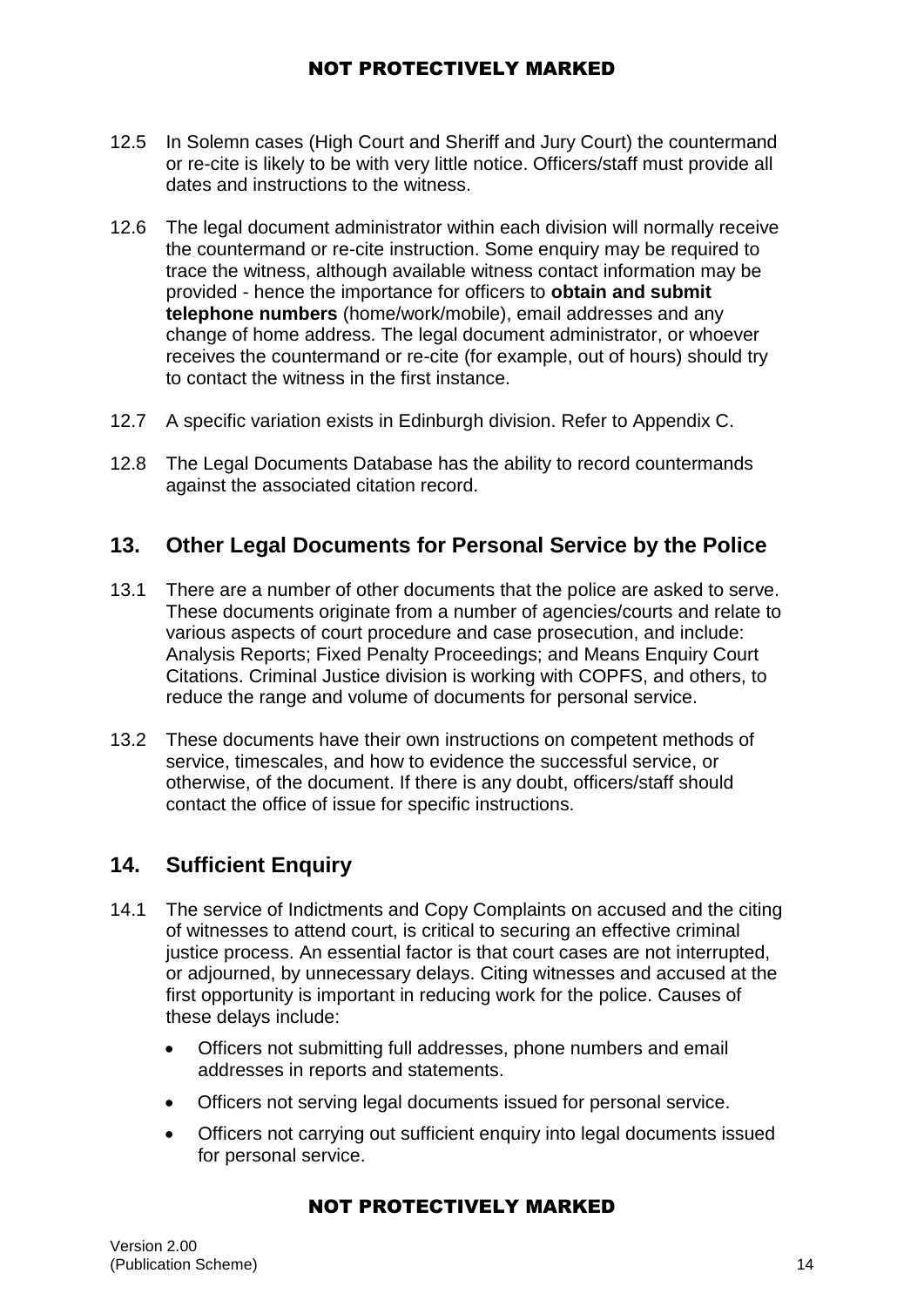- 14.2 It is the responsibility of reporting officers to inform COPFS of any change in circumstances relating to the accused or witnesses, before the case is heard in court; and officers must make sufficient enquiry into all documents, to ensure that the requirements of the court are met. Intrusive supervision is expected.
- 14.3 Officers must show that they have made thorough enquiries. COPFS will decide how to proceed with the case, and as this may include seeking an apprehension warrant, there must be sufficient police enquiry. Whilst the time available to serve a document is a factor, officers and supervisors must be able to defend the enquiries made.

# **15. Enquiry Tools to Serve Legal Documents**

- 15.1 As a minimum, for all documents, officers must:
	- Carry out checks on police systems.
	- Check court disposals www.scotcourts.pnn.police.uk/caseenquiry/
	- Attend the listed address, or any other address identified, at least twice, on different days and at different times;
	- Leave a call-back card: and
	- Attempt telephone contact (if possible) at least twice, on different days and at different times.
- 15.2 Officers and staff should consult their supervisors for guidance on any additional enquiry. The Legal Documents Database must be updated with enquiries made and any new information, so that administrators can respond quickly to COPFS enquiries.

# **16. Non-Service of a Document – Reporting to COPFS**

- 16.1 If the document is not served, officers must provide an update to COPFS **before the Police "Report by" date**. The status of the enquiry should be submitted via existing Case Reporting systems, referring to the PF case number. This allows consideration of how to proceed. As this includes seeking an apprehension warrant, the level of police enquiry is critical.
- 16.2 The Legal Documents Database has an enquiry page where the "Execution/ Attempt" to serve the document must be recorded. Once enquires have stopped and the document is to be returned un-served, this log of activity should be used to evidence the enquiry made - either by
	- Printing it off and attaching it to the Execution of Service; or
	- Updating Section C on witness citations (and similar fields in other documents) with the enquiries made; or
	- Attaching a divisional non-service memo.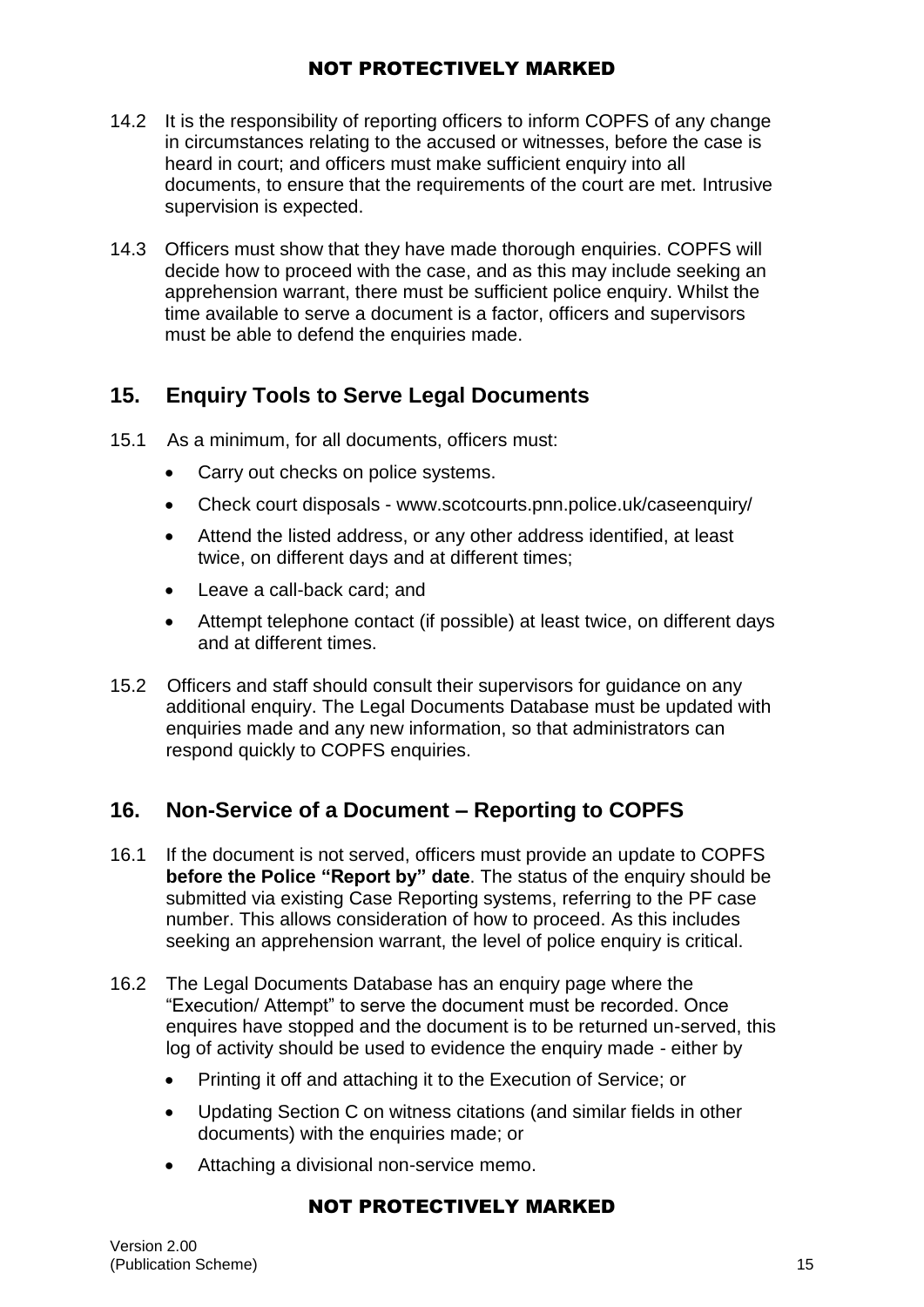16.3 A single "Non-Service Checklist" is being developed and will establish a national minimum standard of enquiry and will replace the current variations in reporting to COPFS.

## **17. Service of Legal Documents to HM Prisons and Young Offender Institutions**

- 17.1 COPFS arranges the service of documents on prison inmates where possible. However, the police are still asked to deliver documents. In these circumstances, officers attending should make prior contact with any Police Liaison Team/Officer or gatehouse staff.
- 17.2 Officers **will not** serve legal documents on an inmate. The document will be handed to either the Police Liaison Team or to the gatehouse staff. Officers should ensure that a notebook/PDA entry is made stating clearly, to whom the document was handed and that any relevant information about the document was passed on. The staff accepting the document will serve it and return the relevant documentation to COPFS.
- 17.3 Specific variation exists in Edinburgh division. Refer to Appendix C.

# **18. Service of Legal Documents Issued by Courts Out-with Scotland**

18.1 Scottish police officers and staff can serve legal documents issued by courts elsewhere in the UK. These non-Scottish documents are to be recorded on the Legal Documents Database, in their own field. Specific service information will be included on these documents and all enquiries should be directed to the office of issue.

## **19. Legal Documents Database**

- 19.1 The divisional administration, management and performance reporting of legal documents are achieved via the Legal Documents Database. Separate guidance on the Legal Documents Database is available.
- 19.2 Enquiry officers **must** keep the document enquiry log current, so that administrators can answer COPFS enquiries on their behalf. The allocated officer retains accountability for the document. Supervisors **must** make time to review document enquiry logs to satisfy themselves that urgent and/or sufficient enquiry is being made.
- 19.3 Automated reports on divisional demand and performance are generated and assist in compiling national performance data.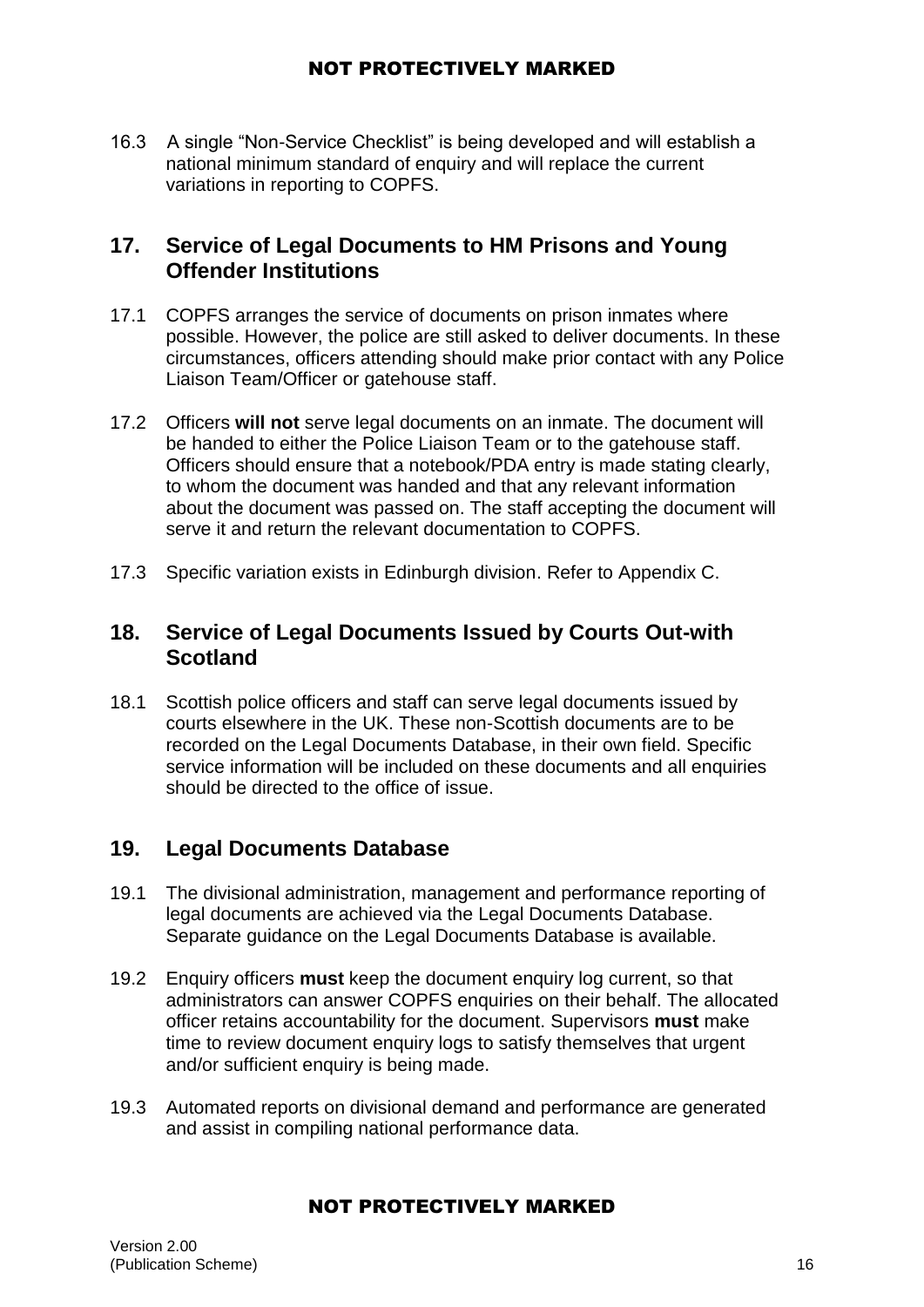19.4 Documents approaching their "Report by" date" are highlighted on the database (they appear in red) and are subject to weekly reporting.

# **20. Roles and Responsibilities**

- 20.1 Users of this SOP are advised that appropriate retention periods and actions can be found in the Records Retention SOP. The guidance indicates a relatively short retention period for the process of serving legal documents, and it is important that users are aware of this.
- 20.2 Criminal Justice Services Division will retain ownership of and responsibility for this SOP and its future amendment. It is the case that officers and staff affected by this guidance belong to Local Policing and any amendments will be made after appropriate consultation.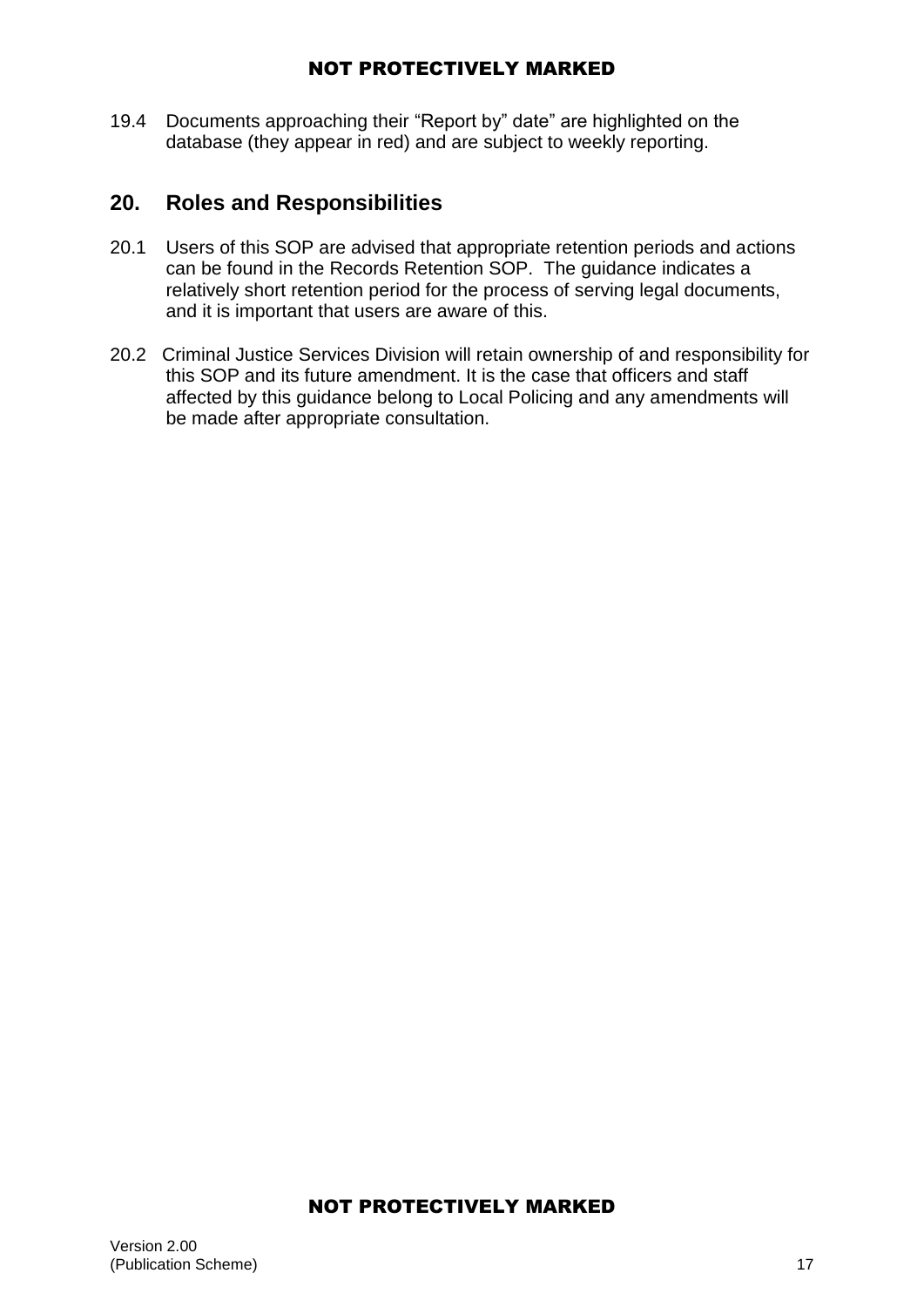# **Appendix 'A'**

# **List of Associated Legislation**

- Police and Fire Reform (Scotland) Act 2012 (Section 20)
- Section 156 Criminal Procedure (Scotland) Act 1995 as amended
- Section 11 Criminal Procedure (Amendment) (Scotland) Act 2004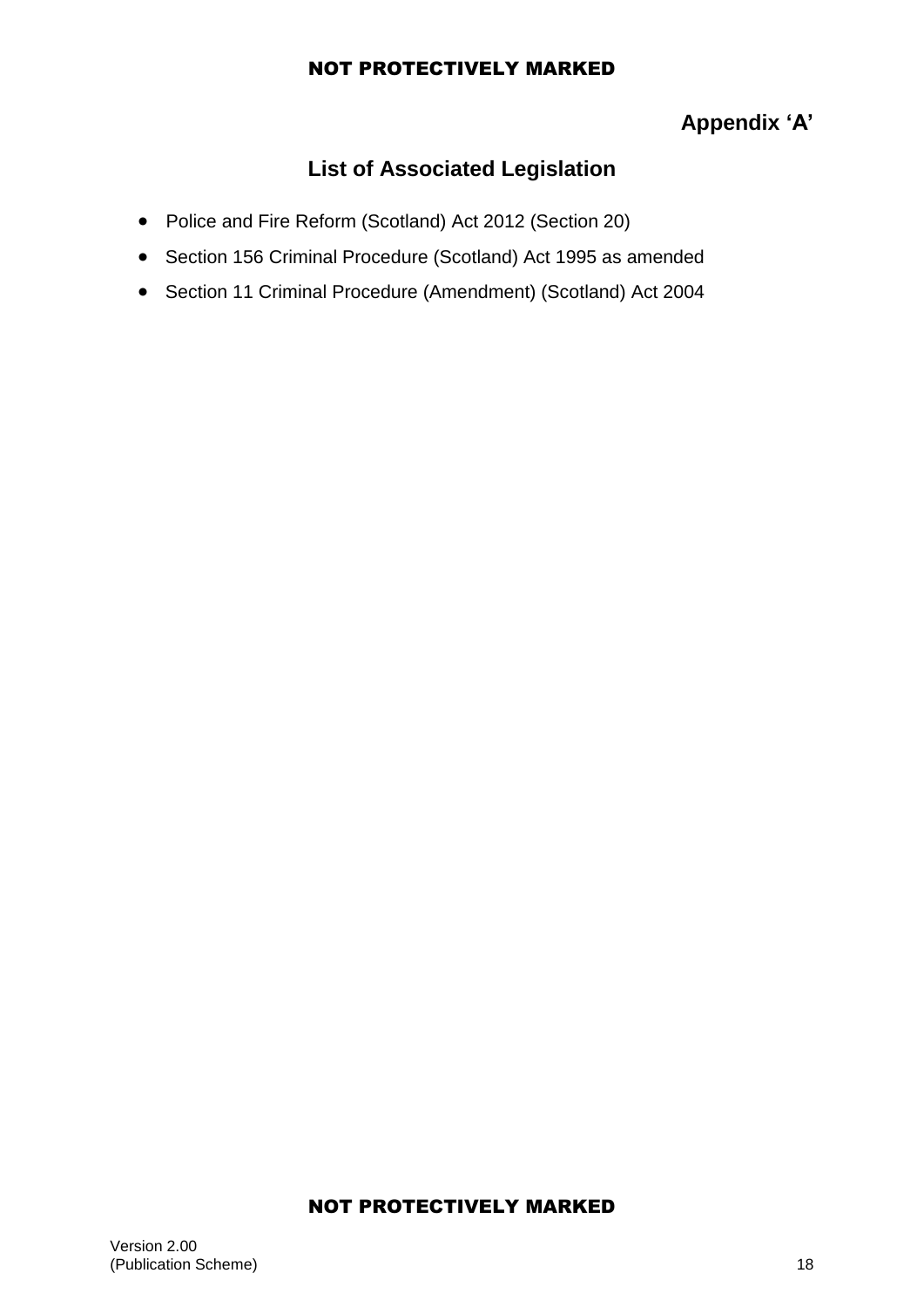# **Appendix 'B'**

# **List of Associated Reference Documents**

- Appropriate Adults SOP
- Citations (Police Officers and Staff) SOP
- Interpreting and Translating Services SOP
- Records Retention SOP
- Victim Support SOP
- Legal Documents Database User Notes
- Lord Advocate's Guidelines to Chief Constables on the Citation of Witnesses
- Police Scotland Diversity Booklet A Practical Guide